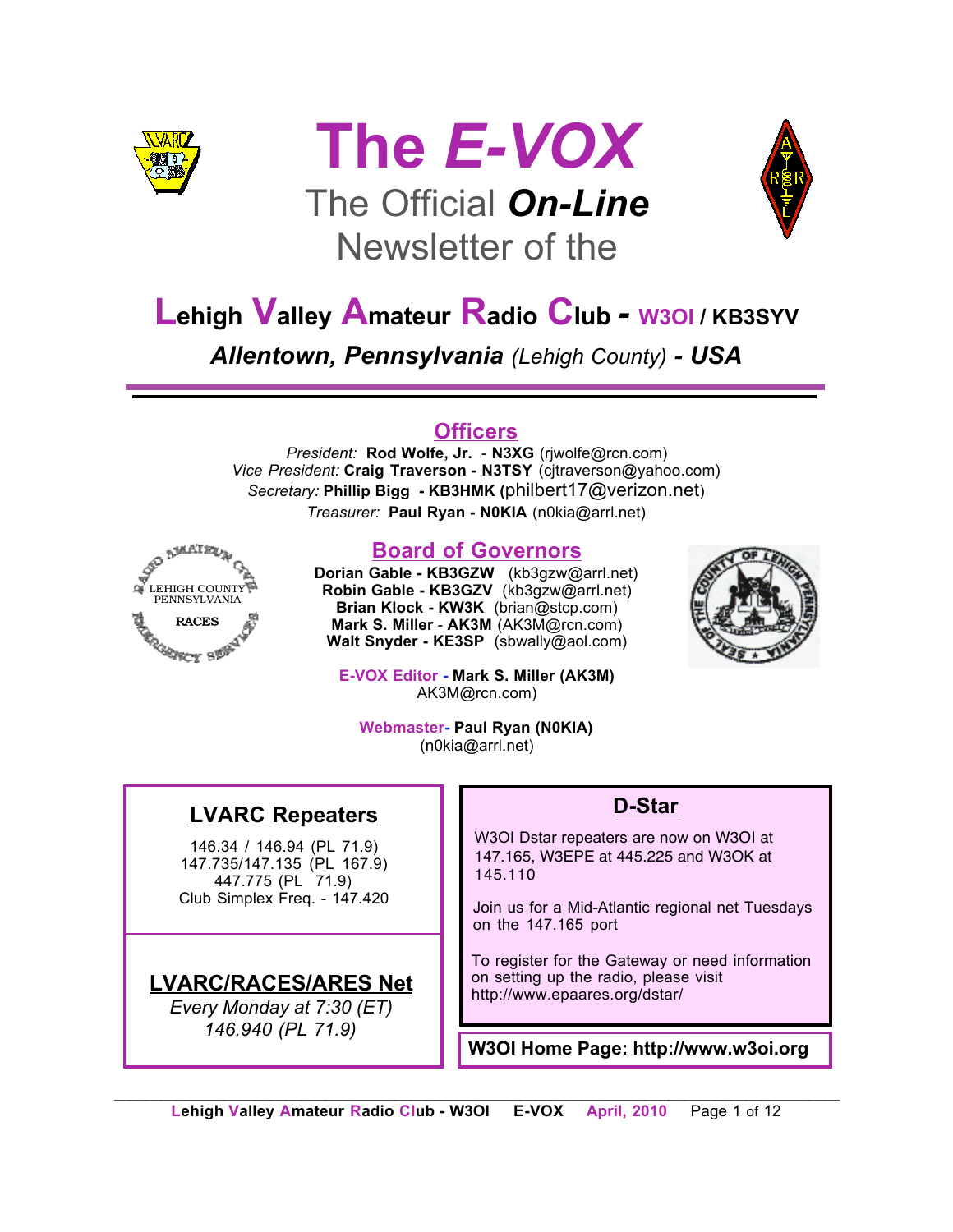## **April 2010 Contents**

|                                                 |              | page 3      |
|-------------------------------------------------|--------------|-------------|
| L.C. RACES Net Information <b>INFORMATIONAL</b> |              | page 3      |
|                                                 |              | pages 4-5   |
|                                                 |              | page 6      |
|                                                 | <b>AARRL</b> | page 7      |
|                                                 |              | page 8      |
|                                                 |              | page 9      |
|                                                 |              | page 10     |
| PA Cell Phone Legislation / Silent Key          |              | pages 11-12 |



**Newsletter submissions can be sent to Mark (AK3M) at AK3M@rcn.com**

**Your submissions can be text and/or graphics.**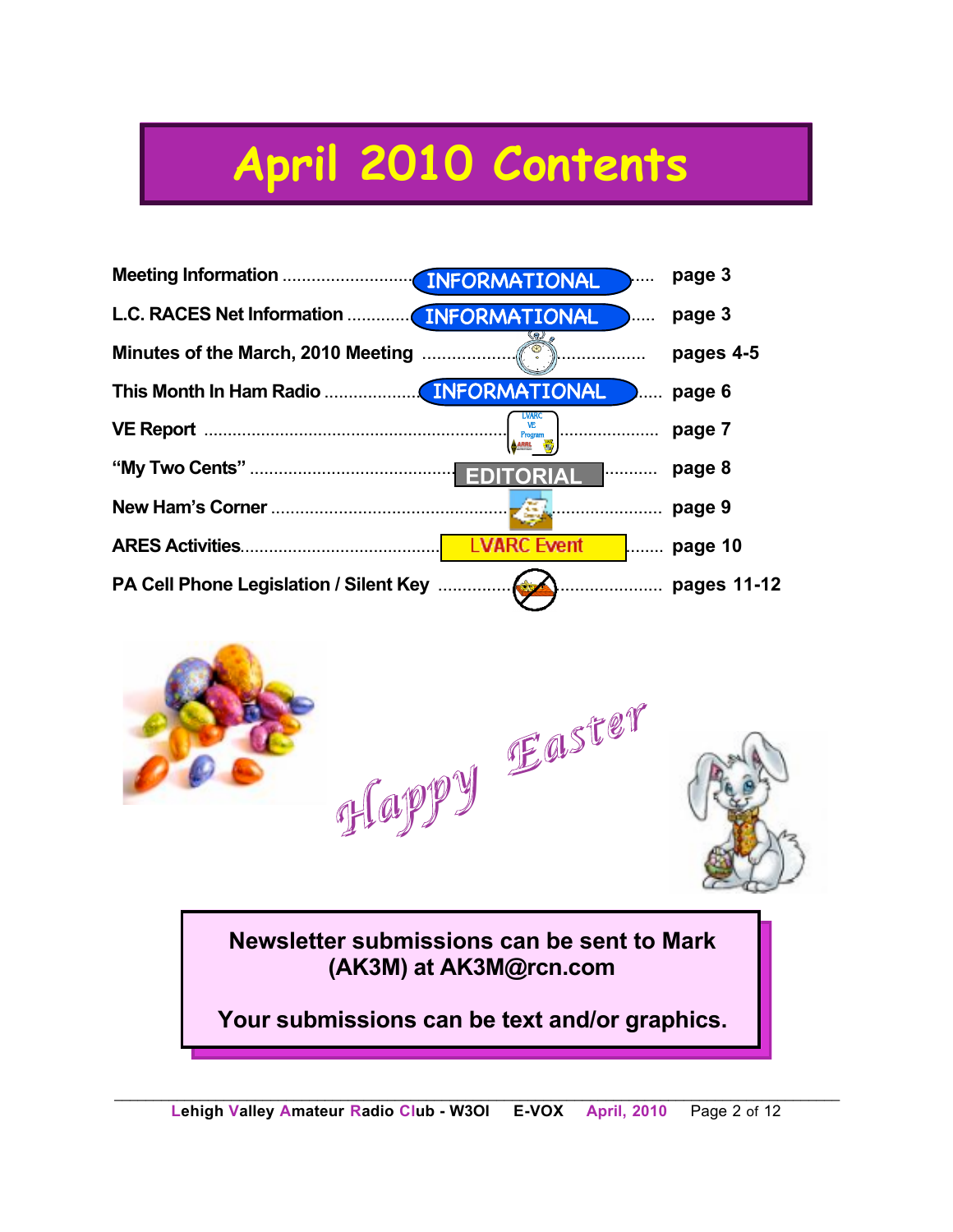

**The April, 2010 LVARC meeting will be held on April 6, 2010 at the Tri-Clover Fire Co. at 7:30 pm.**

# **LVARC / RACES NET**

**Don't forget to check into the Monday Night LC/LVARC/RACES Net on 146.94 (PL 71.9) with an alternate frequency of 147.735/147.135 (PL 167.9) The Net begins at 7:30 pm local time (ET).** 

> *Many* **club announcements will be heard there !**



**January 137 4 February 125 4**





Johnny's mother had four children. The first was April, the second was May, and the third was June. What was the name of her fourth child? (Answer on page 10)



## **REMEMBER: Registration for the monthly test session, must be made NO LATER THAN THE SUNDAY BEFORE THE TEST!**

**Contact Mark (AK3M) at AK3M@rcn.com or call 610-865-9183**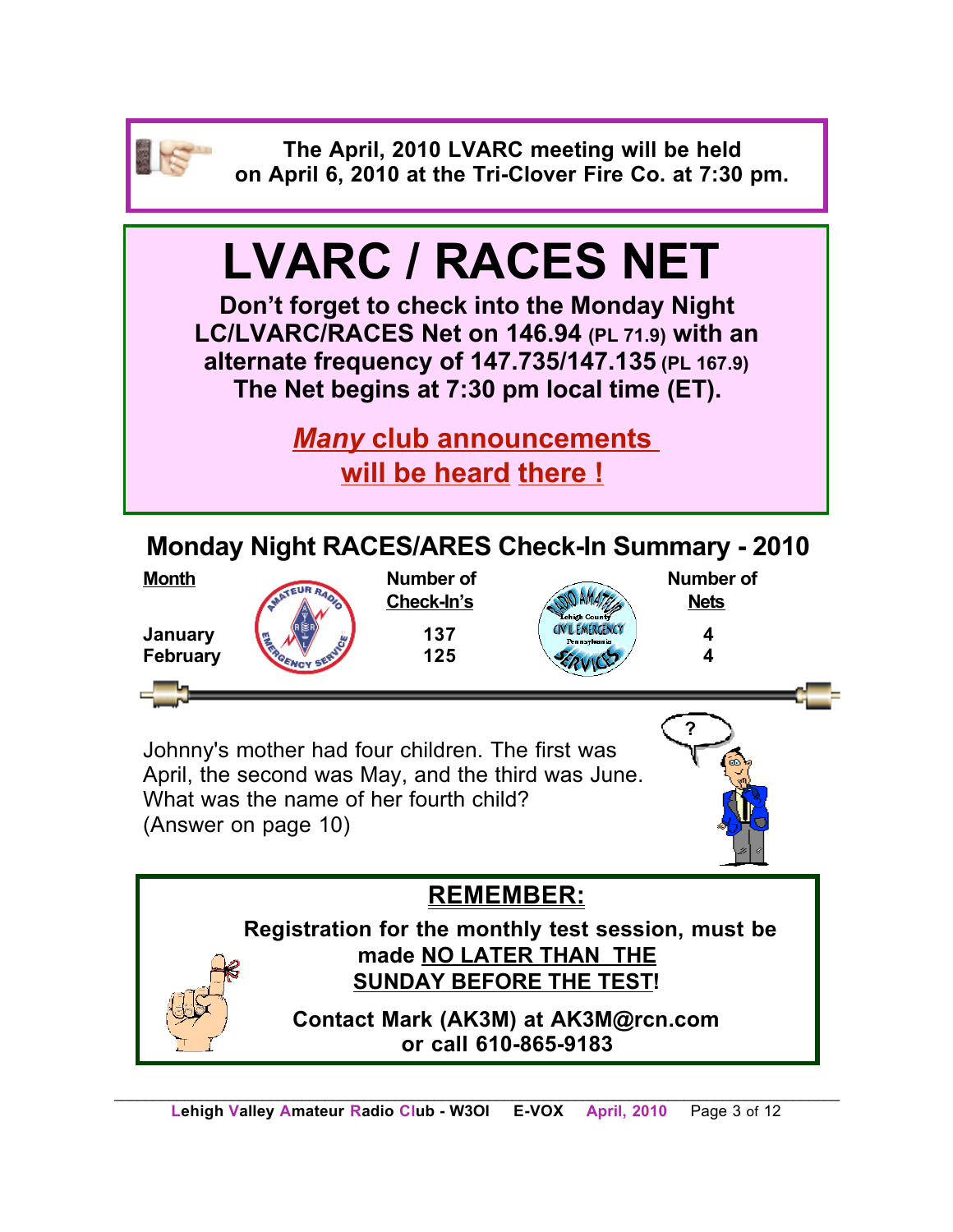#### **Minutes of the March, 2010 LVARC Meeting** Submitted by Phil (KB3HMK)

The meeting was called to order by President Wolfe at 1930 Hrs, (EST / EDST).

The meeting opened with the Pledge of Allegiance, then a moment of silence was observed for Silent Keys.

There were a total of 20 members in attendance, and the club was joined by 2 guests. The following Board Members were present at the meeting: Rod (N3XG), Phil (KB3HMK), Robin (KB3GZV), Walt (KE3SP), Dorian (KB3GZW) and Brian (KW3K).

Corrections Additions to the minutes: None noted Motion by: Dave – W3AMC Second by: Jeff – KB3OCP Carried (Y/N) Y

**Guests**: AB3KF – Jose Benitez KB3N – William Mumm

**Treasurer's Report (**Paul - N0KIA) Walt presented the report in Paul's absence Starting Balance: \$3,316.94 Ending Balance: \$3,401.41 Approved by: Carl – AA3IX Second by: Brian – KW3K Carried: (Y/N) Y

#### **Committee Reports:**

**Repeater**: Nothing to report. The computer for the D-Star repeater had to be rebooted. The problem has been fixed and is working

**Program**: Phil reports that tonight, Rod (N3XG) will be the MC for a show and tell night. Next month, Paul (N0KIA) will present and his topic will be "What Every Ham Needs to Know – Multimeters." As always, if you have a program you would like to do or have an idea for one, please let Phil know.

**Volunteer Examiners:** Three tested and three passed at the February 19, 2010 test session.

Congratulations to: Gary Decker (KB3SFJ) - Extra John Barbaz (KB2EOJ) - Extra Ryan Cross - Extra

Ryan took all 3 license tests and earned his Extra! He received his call on Wednesday February 24, 2010 - AB3KQ

Ve's in attendance included Walt (KE3SP), Frank (W3FTU), and Mark (AK3M).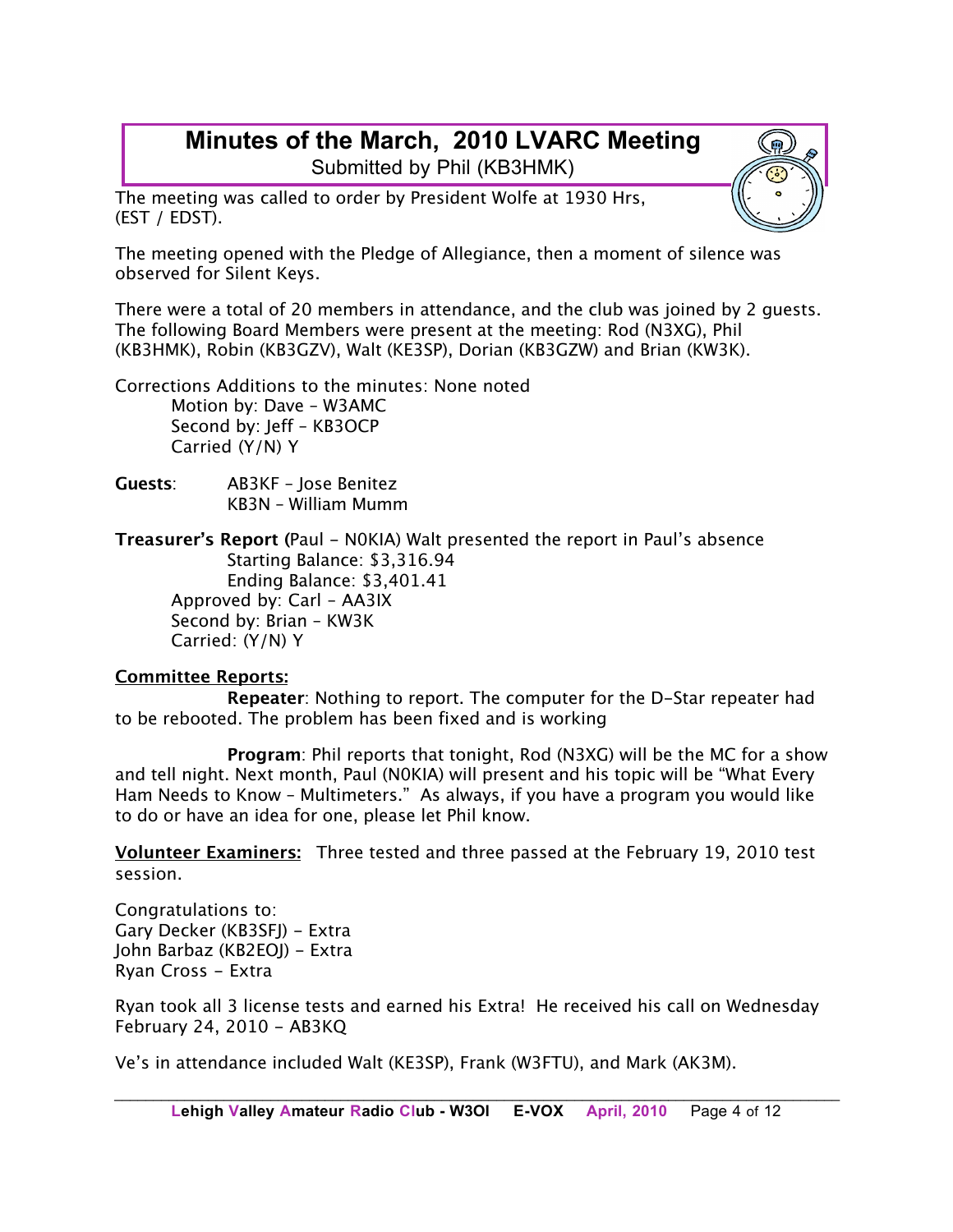**Old Business:** The annual dinner meeting was held on February 23 at the Old Country Buffet. Everyone had a good time. Rod would like to have another dinner in the near future.

Rod met with the president of the W3OK club on February 4 to sign the agreement for the use of the 135 repeater as a back up. The D-Star repeater is now linked to reflector 20.

**New Business:** The club will have a new fundraiser. It will be a lottery calendar. There are two other organizations also participating. Rod would like to have the members sell at least 5. The calendar will cost \$5 and will be good for the month of April. See Rod for calendars.

Mark (AK3M) is looking for operators for the 1/2 Marathon on April 25. Anyone interested, contact him.

**Good of the Order:** Brianna Kays, a Freedom High School student wanted the club to know about a benefit book sale they will be having. It will be on March 27 & 28 at Freedom High School.

Brian will try to develop a Skywarn training class for the Fall. The weather nets will be used more frequently during the rainy season.

**Sick Report:** Bruce (KA3TIU) is not feeling well. If you hear him on the repeater, give him a shout.

The LVARC Monthly Business Meeting Closed at 2000 hrs, EST.

Motion by: Brian – KB3QHA Second by: Dave – W3AMC In favor: Y

Respectfully Submitted de KB3HMK, Secretary.

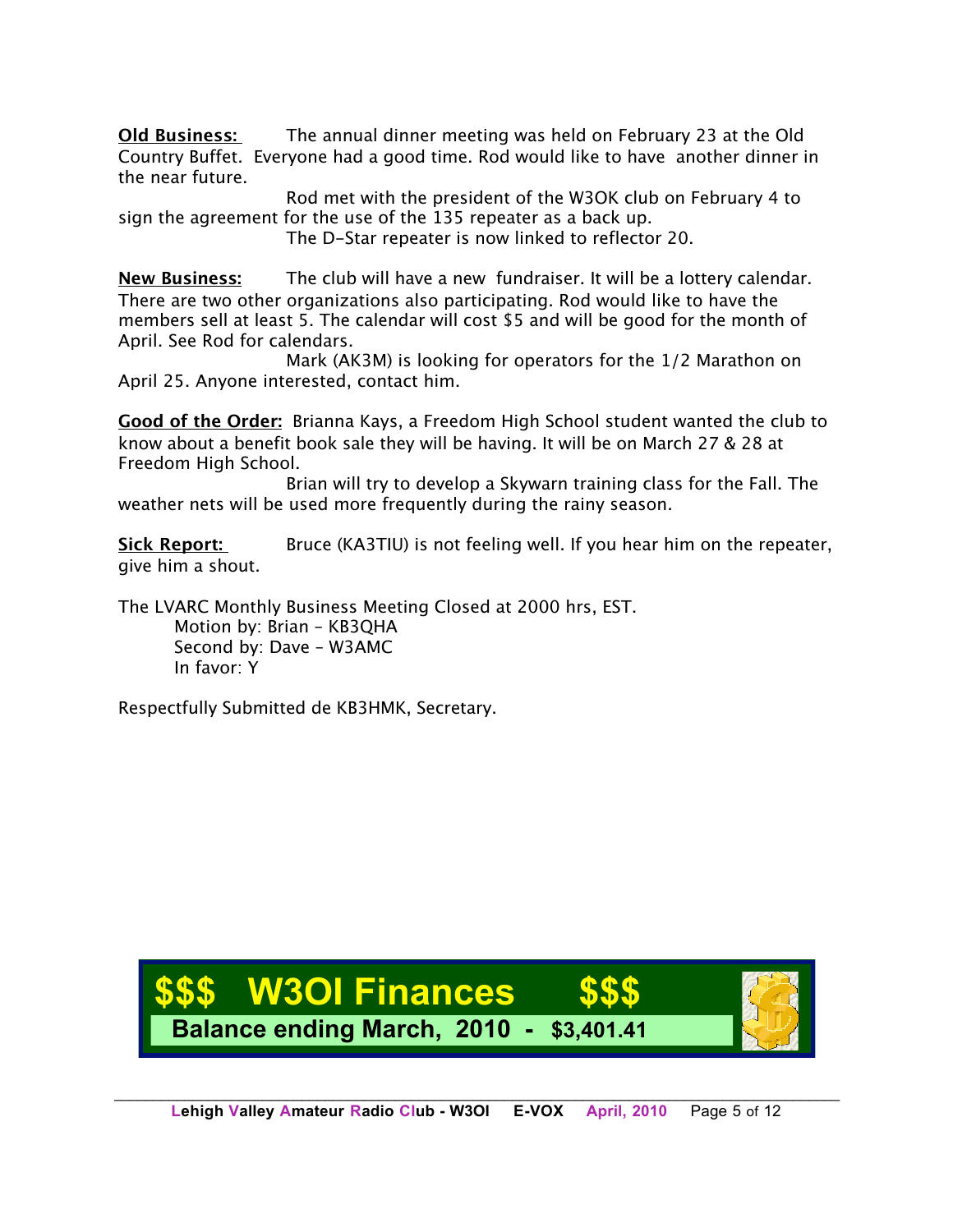# This Month In Ham Radio

| Sunday                                                        | Monday                                                  | Tuesday                                                          | Wednesday                                                     | Thursday | Friday                                                           | Saturday |  |
|---------------------------------------------------------------|---------------------------------------------------------|------------------------------------------------------------------|---------------------------------------------------------------|----------|------------------------------------------------------------------|----------|--|
|                                                               |                                                         | April 2010                                                       |                                                               |          | 2                                                                |          |  |
| <b>Easter</b>                                                 | <b>ARES</b><br><b>RACES</b><br><b>Net</b><br>7:30       | 6<br><b>LVARC</b><br><b>Meeting</b><br><b>Tri-Clover</b><br>7:30 | Dist. 2<br><b>RACES</b><br><b>Net - 7:30</b><br>147.255       | 8        | q                                                                | 10       |  |
| 11<br><b>Deadline</b><br>to<br>schedule<br>test               | 12<br><b>ARES</b><br><b>RACES</b><br><b>Net</b><br>7:30 | 13                                                               | 14<br>Dist. 2<br><b>RACES</b><br><b>Net - 7:30</b><br>147.255 | 15       | 16<br><b>LVARC</b><br><b>Test</b><br><b>Session</b><br>$7:00$ pm | 17       |  |
| 18                                                            | 19<br><b>ARES</b><br><b>RACES</b><br><b>Net</b><br>7:30 | 20                                                               | 21<br>Dist. 2<br><b>RACES</b><br>Net - 7:30<br>147.255        | 22       | 23                                                               | 24       |  |
| 25<br><b>LVRR</b><br>1/2<br><b>Marathon</b>                   | 26<br><b>ARES</b><br><b>RACES</b><br><b>Net</b><br>7:30 | 27                                                               | 28<br>Dist. 2<br><b>RACES</b><br>Net - 7:30<br>147.255        | 29       | 30                                                               |          |  |
| LVARC Meeting - Tuesday April 6 - 7:30 - Tri-Clover Fire Co.  |                                                         |                                                                  |                                                               |          |                                                                  |          |  |
| Test Session - Friday April 16 - 7:00 pm - Red Cross Building |                                                         |                                                                  |                                                               |          |                                                                  |          |  |

*\_\_\_\_\_\_\_\_\_\_\_\_\_\_\_\_\_\_\_\_\_\_\_\_\_\_\_\_\_\_\_\_\_\_\_\_\_\_\_\_\_\_\_\_\_\_\_\_\_\_\_\_\_\_\_\_\_\_\_\_\_\_\_\_\_\_\_\_\_\_\_\_\_\_\_\_\_\_\_\_\_\_\_\_\_\_\_\_\_\_\_\_\_*  **Lehigh Valley Amateur Radio Club - W3OI E-VOX April, 2010** Page 6 of 12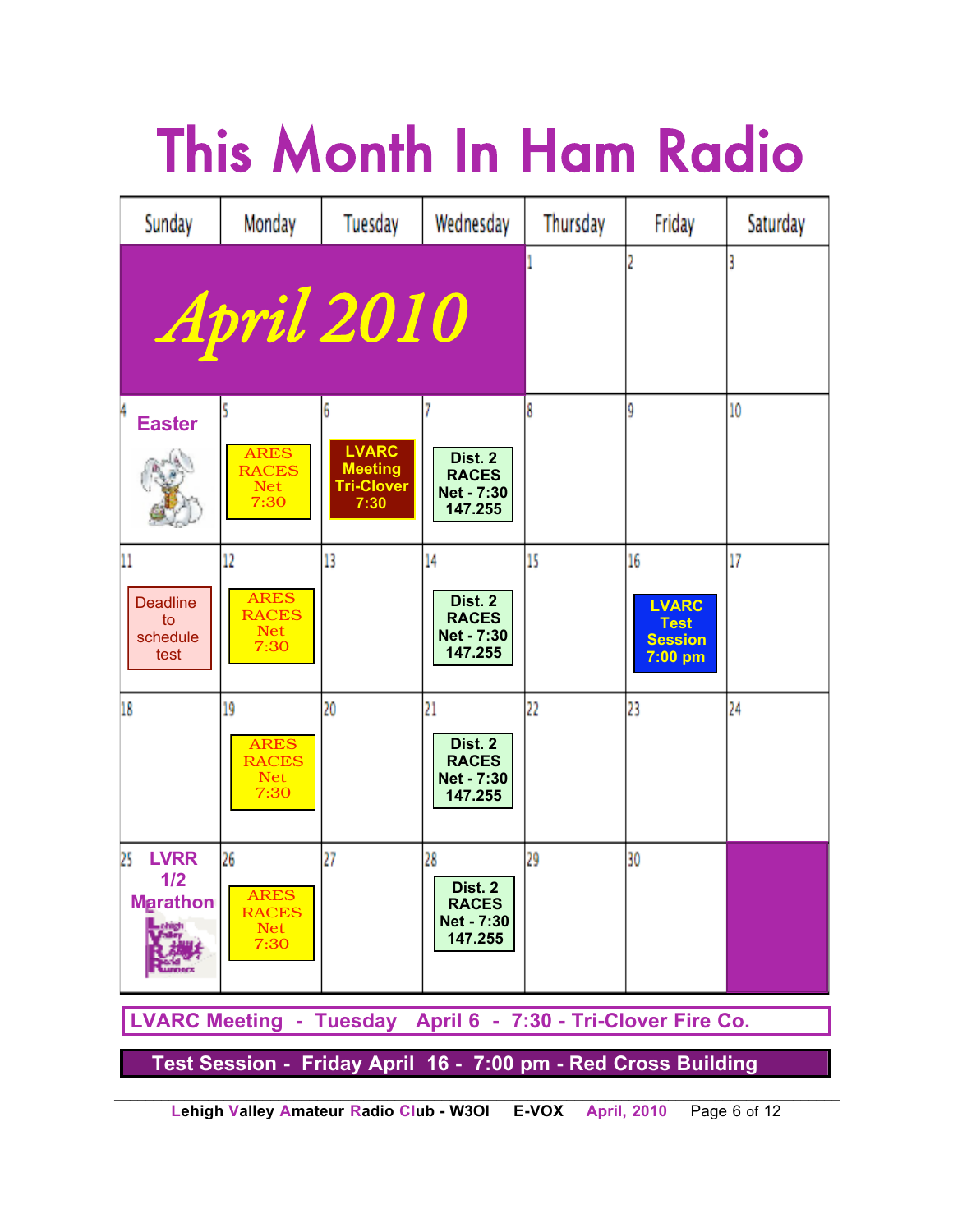#### LVARC Activities/Events **Mark your Calendar PRINT, CLIP and POST**



 **Monday April 5 --- LC RACES/ARES Net - 7:30 pm (146.94) Tuesday April 6 --- LVARC Meeting (7:30 - Tri Clover FC) Sunday April 11 -- Deadline to Schedule test session for this month Monday April 12 --- LC RACES/ARES Net - 7:30 pm (146.94) Friday April 16 -- LVARC Test Session (REGISTRATION REQUIRED) Monday April 19 --- LC RACES/ ARES Net - 7:30 pm (146.94) Sunday April 25 --- LVRR 1/2 Marathon Monday April 26 --- LC RACES/ ARES Net - 7:30 pm (146.94)**

**There may be additions and deletions to the above dates. Listen to the Monday Night Net, the newsletter and announcements at meetings for changes.**



**REMEMBER: The LVARC offers amateur radio testing.** If you want to obtain your entry level license or if you wish to upgrade, the LVARC can help.

Test sessions are given the 3rd Friday of each month. **REGISTRATION IS REQUIRED!!! Registration must be made no later than the Sunday before the Friday test session.**

**To schedule a test or for more information, contact Mark (AK3M) at AK3M@rcn.com or call 610-865-9183.**

Have an article, diagram or an opinion you would like to share with the LVARC members in this newsletter? Send it to Mark (AK3M). You can submit VOX material in any form. Send it via email (AK3M@rcn.com) or US mail (5508 Hale Ave - Bethlehem, PA 18017). You can send pictures, diagrams or text. **The newsletter needs YOUR material to continue!**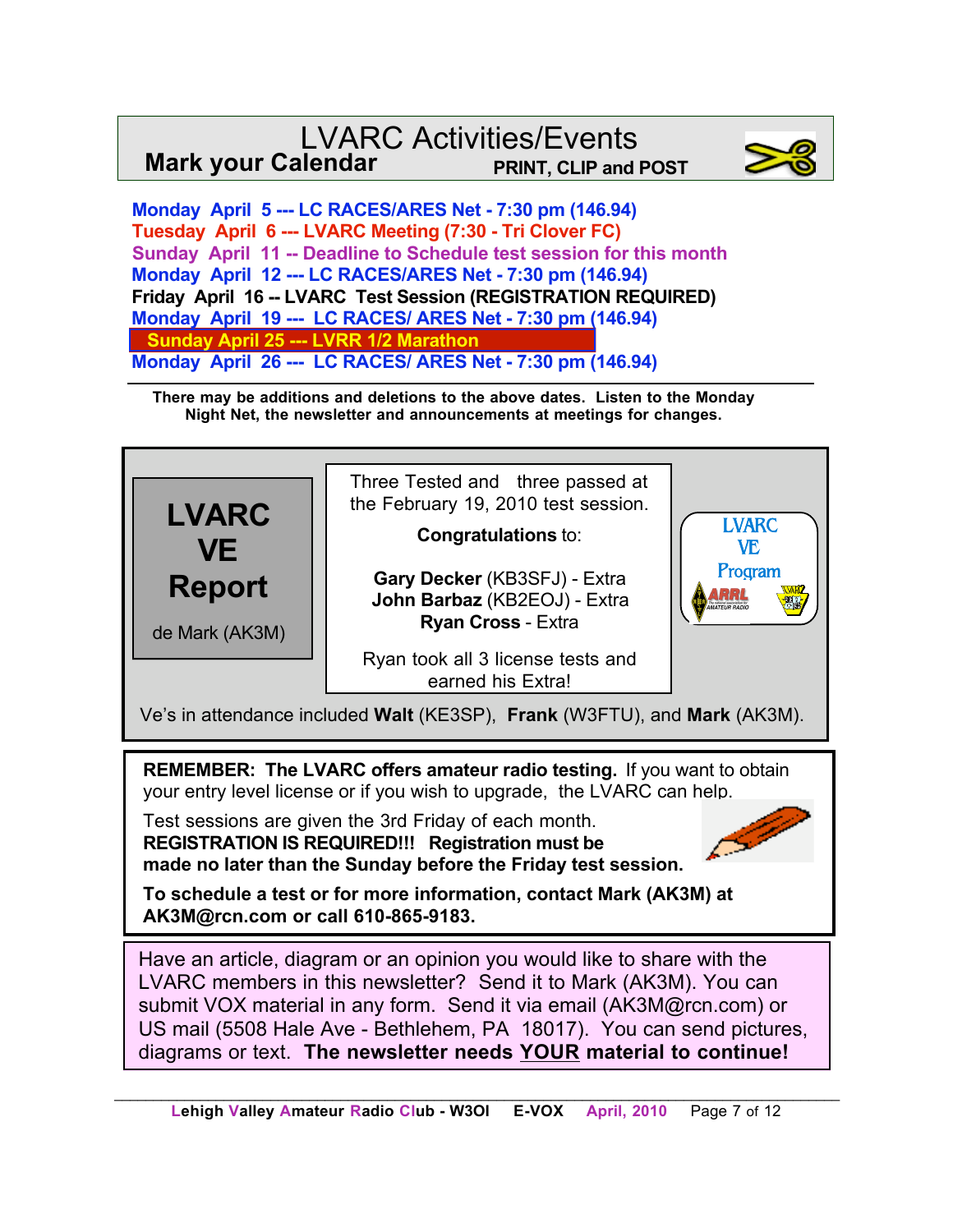## **"My Two Cents" ...** de Mark (AK3M)



Usually at this time of year, I use this editorial to begin to generate interest in LVARC members' help in upcoming Spring and Summer ARES activities. This editorial will not address any ARES activities. I want to let the LVARC members in on one of the best kept club secrets. That is your Board of Governors.

The January, 2010 LVARC board meeting again, showed the efficiency of your club's governing body. The meeting was planned via email and an agenda was sent to all board members well in advance of the meeting. The meeting began on time and the agenda items were discussed as planned. The meeting proceeded with few interruptions (except for Franklin's need to be scratched behind the ears). All agenda items were discussed and a resolution for each was reached. The board worked well together and is indeed, looking after the welfare of the LVARC. "*Kudos to the LVARC board.*" [ed].



Ryan Cross, who tested at the February 19, 2010 test session, received his call **AB3KQ,** on Wednesday February 24, 2010.

**Tip:** An "Extension Cord Wrap," available at any hardware store, makes an ideal coax holder for a RACES, ARES or Field Day activity or just a great way to store extra coax in your shack. Very inexpensive and very handy!

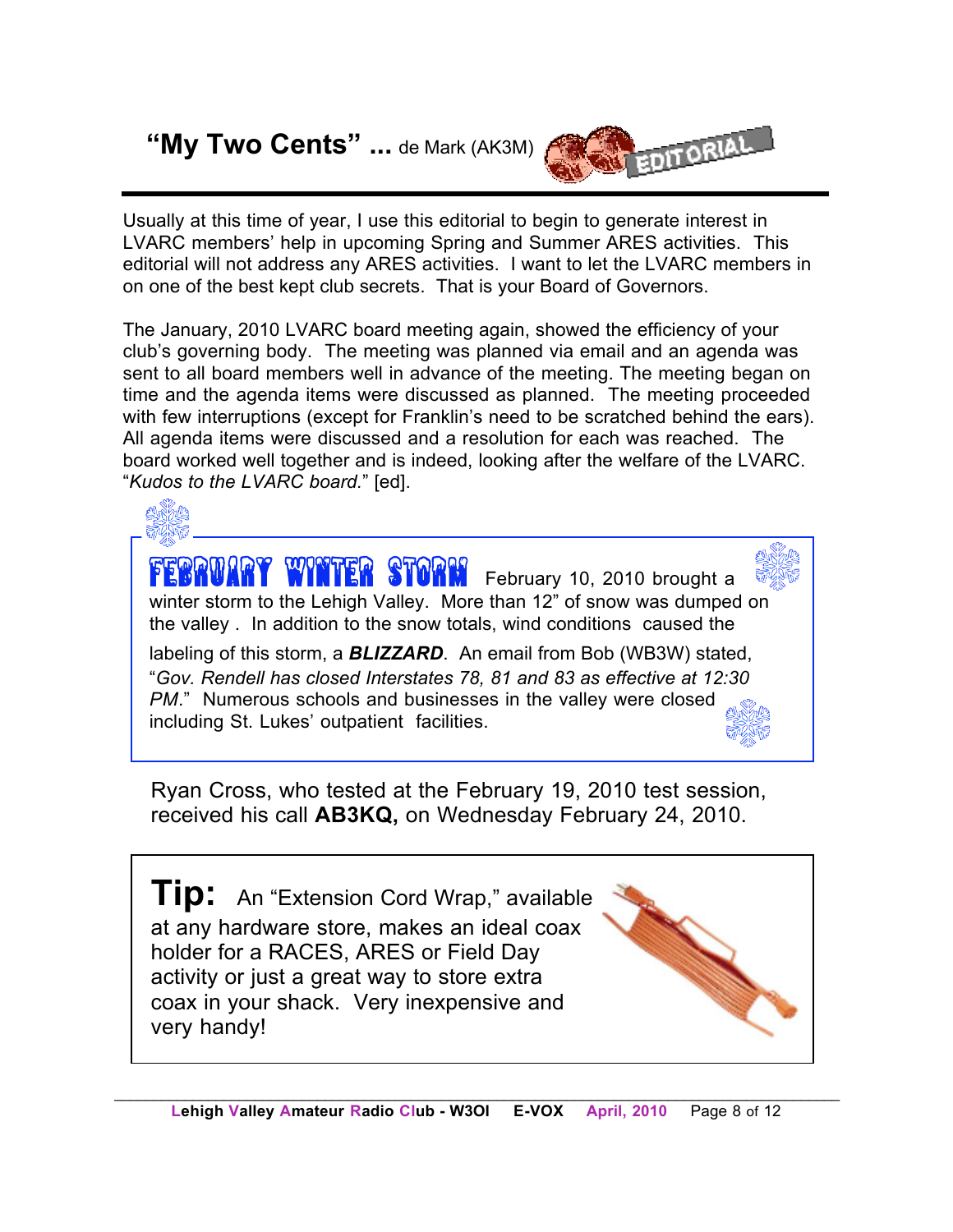## **Net Control Ops Needed**

**\_\_\_\_\_\_\_\_\_\_\_\_\_\_\_\_\_\_\_\_\_\_\_\_**

**If you are interested in becoming an NCS for the Monday Night ARES/RACES/LVARC Net, contact Jeff (N3MFT) or Mark (AK3M).**





**IMPORTANT**

(1) **"ZED"** is often used instead of saying "Z." This is to avoid confusion when saying "C, D. E, T, V, G, P, or B."

(2) You will frequently see "**de**," in the newsletter. This stands for **from**. It is used when operating CW (ie. WB3XXX **de** AK3M).

(3) **"ES,"** in CW means **"and**."

## **Come July 1, 2010, there will be a NEW Technician License Exam.**

## **VOLUNTEERS NEEDED for the Lehigh**

**Valley 1/2 Marathon ---** Many volunteers are needed to provide communications support for the 1/2 marathon to be held on Sunday **April 25, 2010**. If you are free to help, contact Mark (AK3M).

*T* he weather is getting nicer and Spring is around the corner and the thought of outdoor activities comes to mind. Now is the time to check those winter weather beaten antennas and feedlines.



**Help Needed!**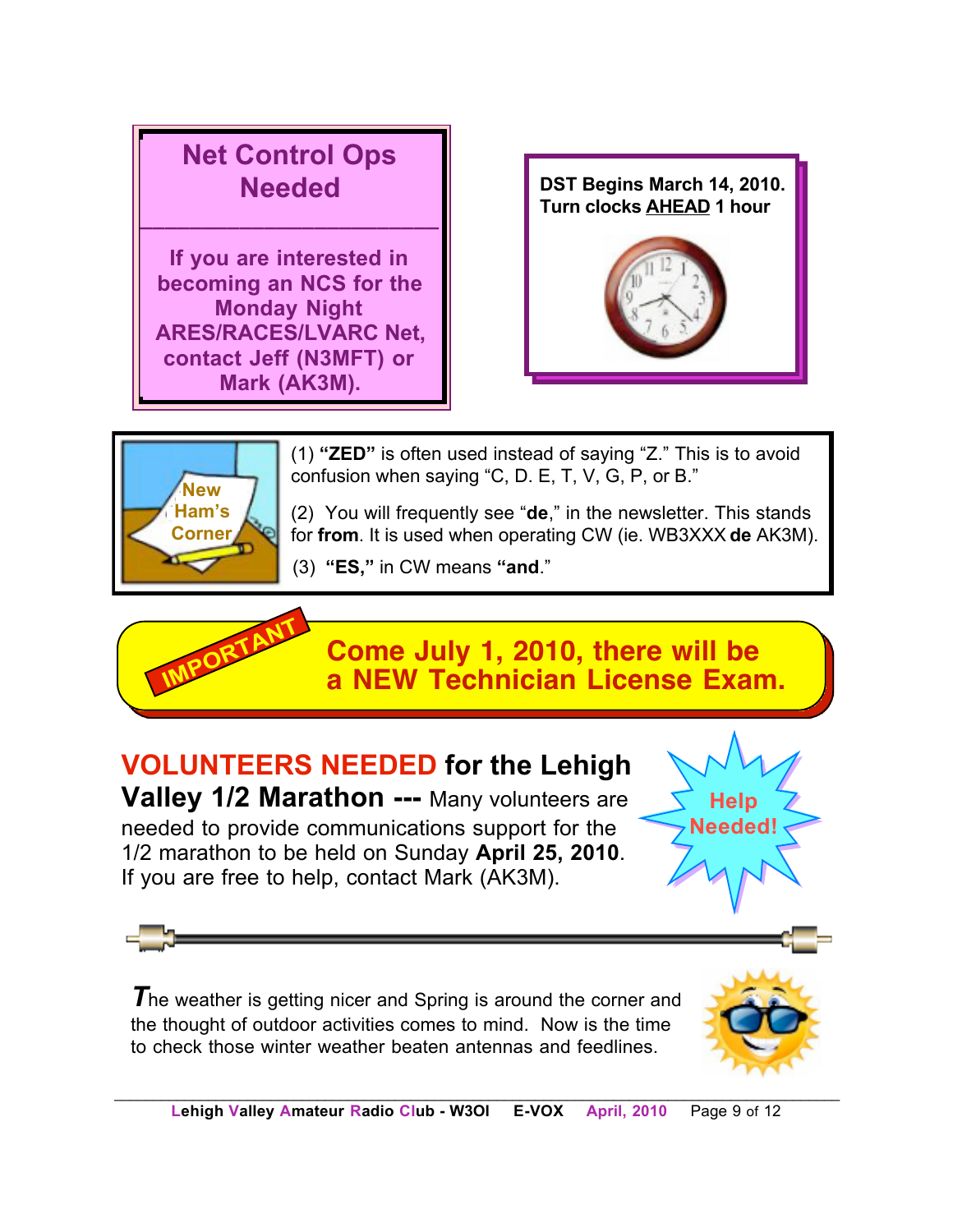## LVARC 2010 ARES Activities

**(Specific dates to be announced when available)**

**April 25 ----- Lehigh Valley Road Runner's 1/2 marathon May 15----- St. Joseph the Worker's 5K June 26-27 --- Field Day September --- LVH / VIA marathon October --- Women's 5K Classic**

**\_\_\_\_\_\_\_\_\_\_\_\_\_\_\_\_\_\_\_\_\_\_\_\_\_\_\_\_\_\_\_\_\_\_\_\_\_\_\_\_\_\_\_\_\_\_\_\_\_\_\_\_\_\_\_\_\_\_\_\_\_\_\_**





Johnny's mother had four children. The first was April, the second was May, and the third was June. What was the name of her fourth child? **Johnny!** (see page 3)



**READER SUBMISSION** 

**Visit Bob Heil's web site for great product information. --- de Larry (NR3R)**

http://heilsound.com/amateur/



 $T$ N $X$  - de Mark (AK3M). The past few issues of the E-VOX have shown an **increase in reader submissions**!! This is terrific. This is YOUR newsletter. The LVARC has a terrific pool of information. Please feel free to share that information in the newsletter. Your submissions can be humorous and/or informative. Please continue to send me your articles and pictures for the newsletter. *They are greatly appreciated.*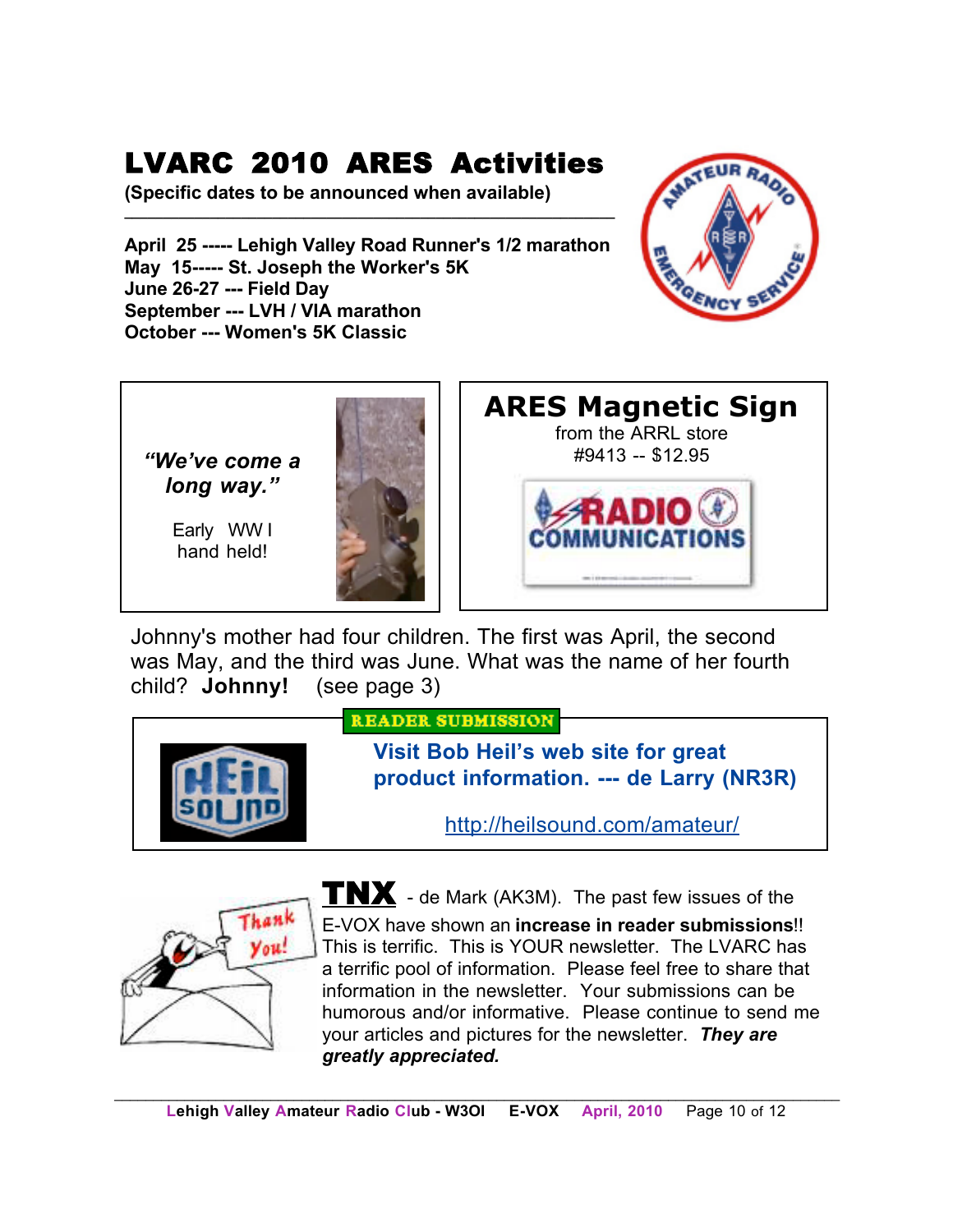## **PA Cell Phone Legislation** de Eric Olena (WB3FPL)

As you are aware from my last e-mail the Pennsylvania State House of Representatives passed HB2070 and it has been passed to the state Senate. What I didn't know at the time of my last email was that HB67 exists and is active. This bill too deals with "Interactive Wireless Communication Devices. However, unlike HB2070, House Bill - HB67 carries an explicit exemption for both Amateur Radio and CB Radio. The two pieces of legislation have slightly different focuses and this is how the situation was explained to me.

"Although HB 67 has the amateur radio exclusion in the interactive wireless communication service definition, it appears to me that the restriction on such wireless equipment only applies to people who are on a junior operators license. See page 6, lines 14-17." "On the other hand, HB 2070 has the more offensive definition and would apply to all drivers. See page 5, lines 28-30."

"Without actually speaking to staff, it is impossible to predict what the future holds. It is possible that the two pieces of legislation will actually get merged together to form one piece of legislation. Regardless of the future, it would seem to me that the definition of interactive wireless communication device should be the one contained within HB 67."

The Senate Committee that would get the House bills in question as they come from the House would be the Senate Transportation Committee. The members of that Committee are listed below for your convenience. Keep in mind that the Counties listed after their names are usually -- "Parts Of" the county listed. Refer to http://www.legis.state.pa.us to help with any additional information you would like.

PA Senate Transportation Committee Officers John C. Rafferty Jr., Chair -- ( R) Dist 44 Berks, Chester & **Montgomery** Donald C. White, Vice Chair, - ( R) Dist 41 Armstrong, Butler, Clearfield, Indiana and Westmoreland Counties. Barry J. Stout, Minority Chair, (D) Dist 46, Allegheny, Beaver, Greene, Washington & Westmoreland. Joseph B. Scarnati III, ex-officio, Dist 25, Cameron, Clearfield, Elk, Jefferson, Mckean, Potter, Toga & Warren.

Majority Members ( R) Jane M. Earll, Dist 49, Erie John R. Gordner, Dist 27, Columbia, Dauphin, Luzerne, Montour, Northumberland & Snyder. Charles T. McIlhinney Jr., Dist 10, Bucks & Montgomery John Pippy, Dist 37, Allegheny & Washington Robert M. Tomlinson, Dist 6, Bucks

Minority Members (D) Lisa M. Boscola, Dist 18, Lehigh, Monroe & Northampton Wayne D. Fontana, Dist 42, Allegheny Vincent J, Hughes, Dist 7, Montgomery & Philadelphia Richard A. Kasunic, Dist 32, Fayette, Somerset, Washington & Westmoreland.

(continued on page 12)